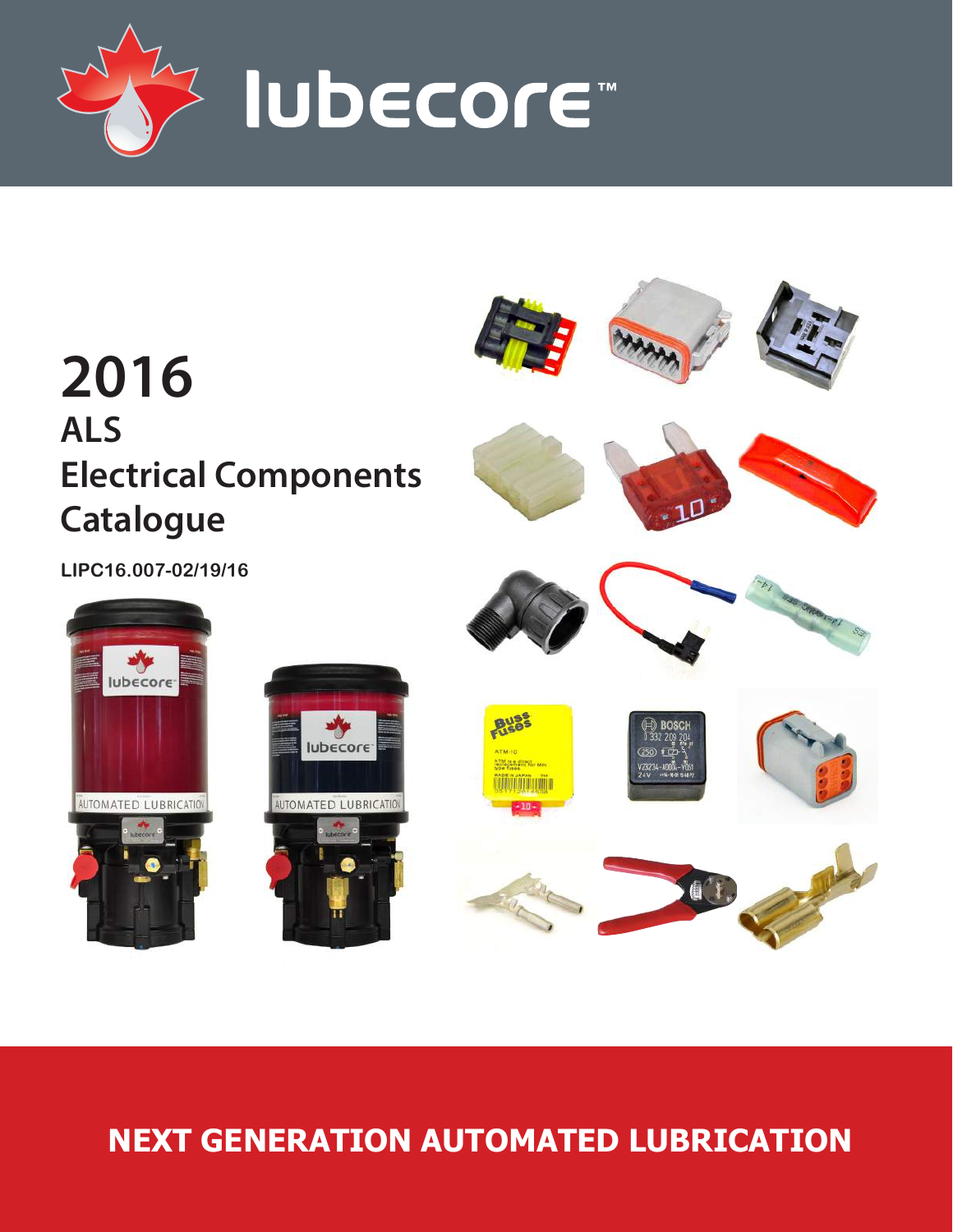

### **Document Information**

Title: Parts Manual Automated Lubrication Systems File ref: Lubecore\_PC\_001 Revision: 00 Publication date: January 2016

Revisions:

All rights reserved. No part of this publication may be copied and/or published by any means without obtaining prior written permission from Lubecore<sup>™</sup>. Due to continuous product development and improvement Lubecore reserves the right to update parts at any time, the contents of this manual may also be changed without prior notice. This manual applies to the standard version of the product. Lubecore cannot accept liability for any damage arising from the use of this publication. Please contact Lubecore in case of any questions related to the revision of, required service, repairs and or maintenance as described in this publication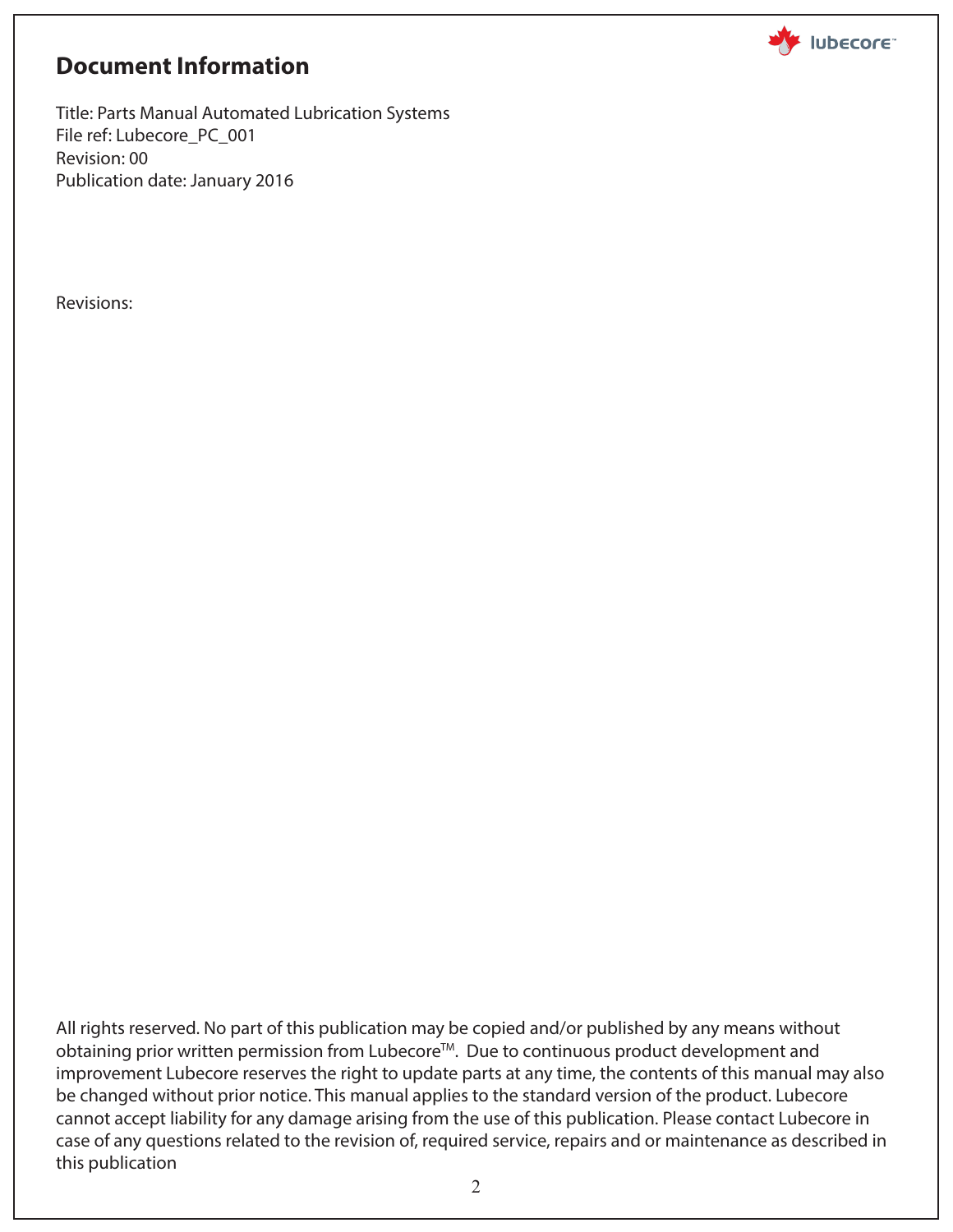## **Contents Manual**

Iubecore

- 2 DOCUMENT INFORMATION & DISCLAIMER
- 3 AMP CONNECTORS
- 4 7 DEUTSCH CONNECTORS
- 8 TYCO & SCHLEMMER CONNECTORS
- 8 SOLDERLESS ELECTRICAL CONNECTORS
- 9 FUSES & RELAYS
- 10 LIGHTS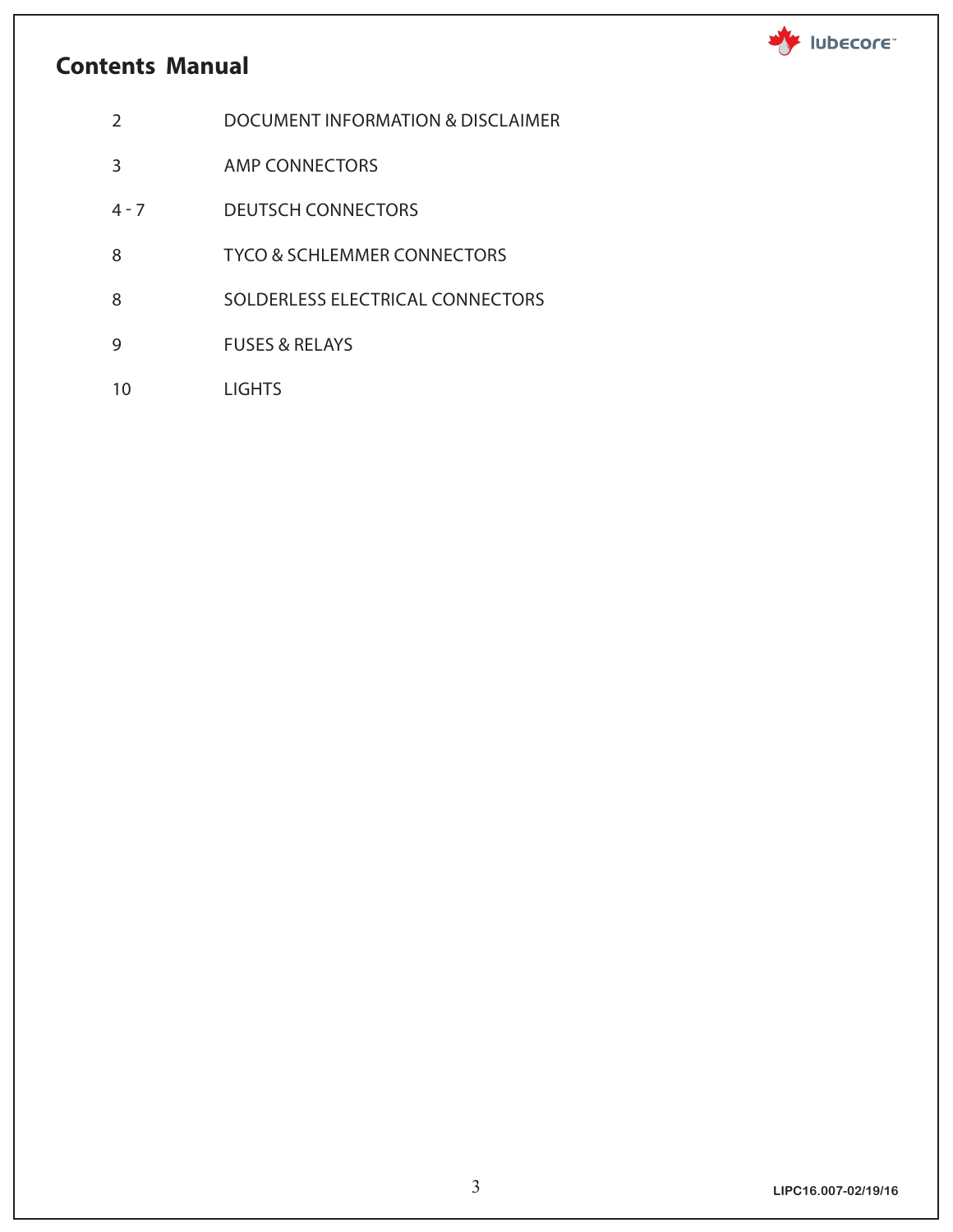#### **AMP CONNECTORS**





4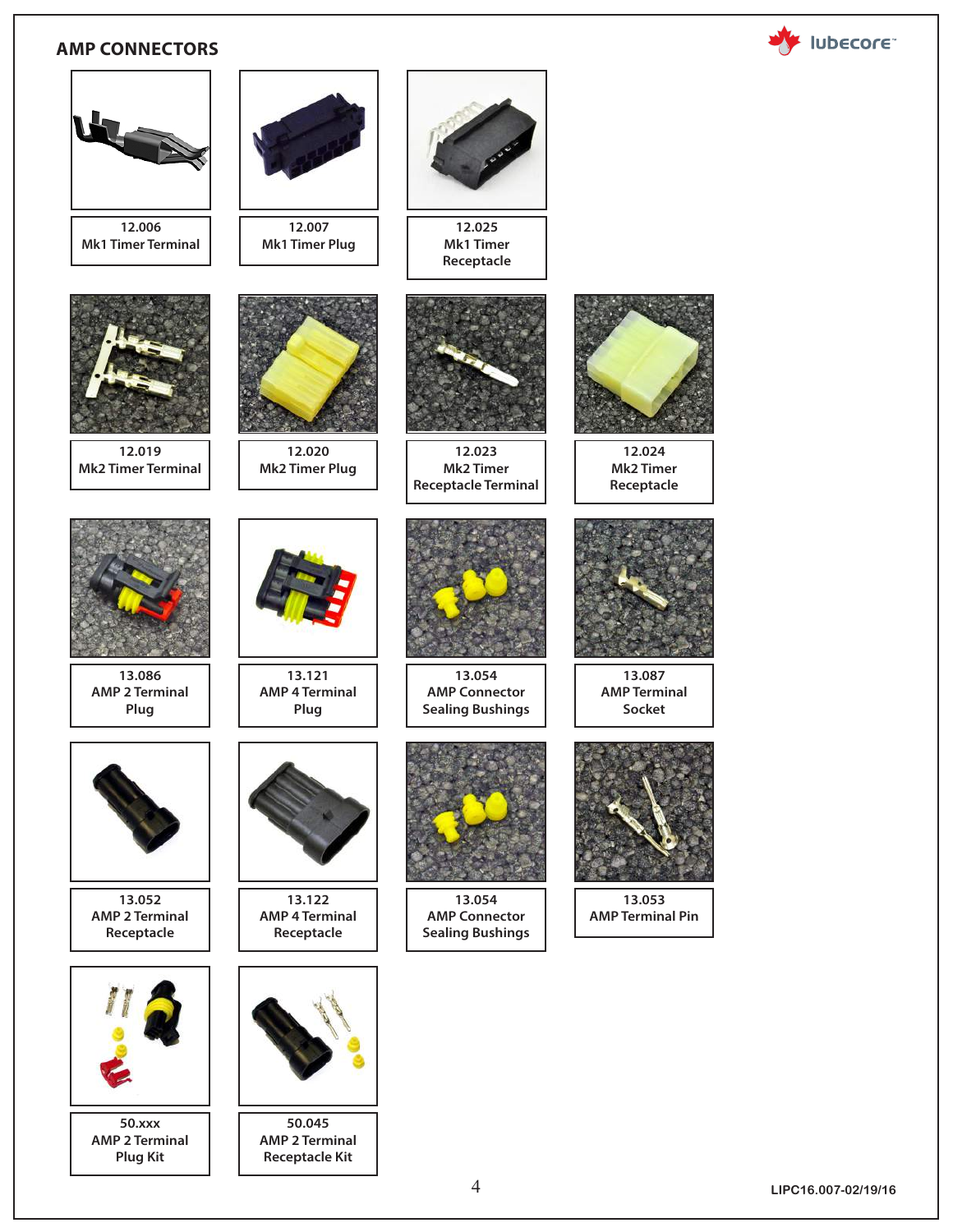#### **DEUTSCH CONNECTORS**



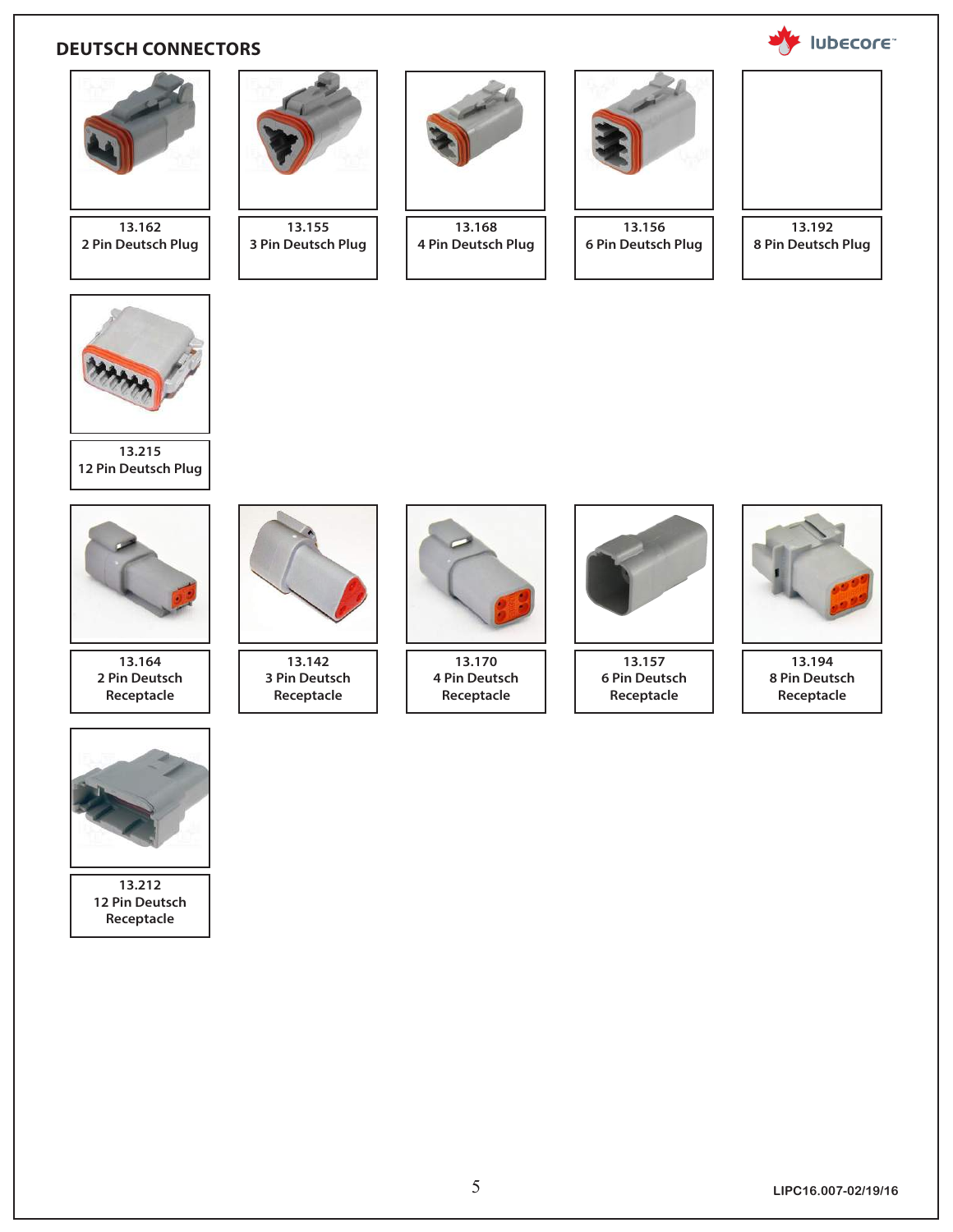



**13.179 12 Pin Deutsch Wedge for Plug**



**13.165 2 Pin Deutsch Receptacle Wedge**



**13.167 3 Pin Deutsch Receptacle Wedge**



**13.171 4 Pin Deutsch Receptacle Wedge**



**13.173 6 Pin Deutsch Receptacle Wedge**



**8 Pin Deutsch Receptacle Wedge**



**13.213 12 Pin Deutsch Receptacle Wedge**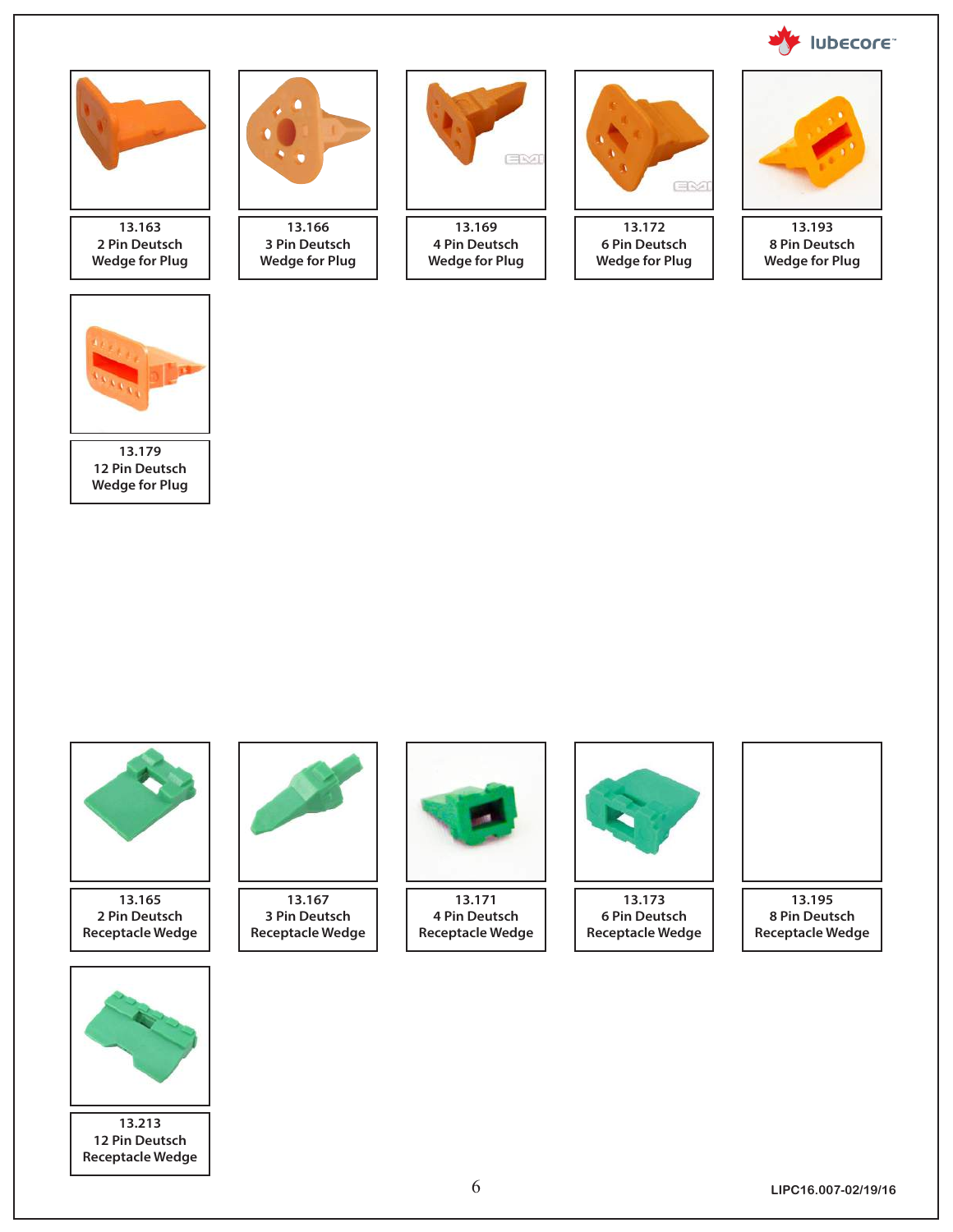

**LIPC16.007-02/19/16**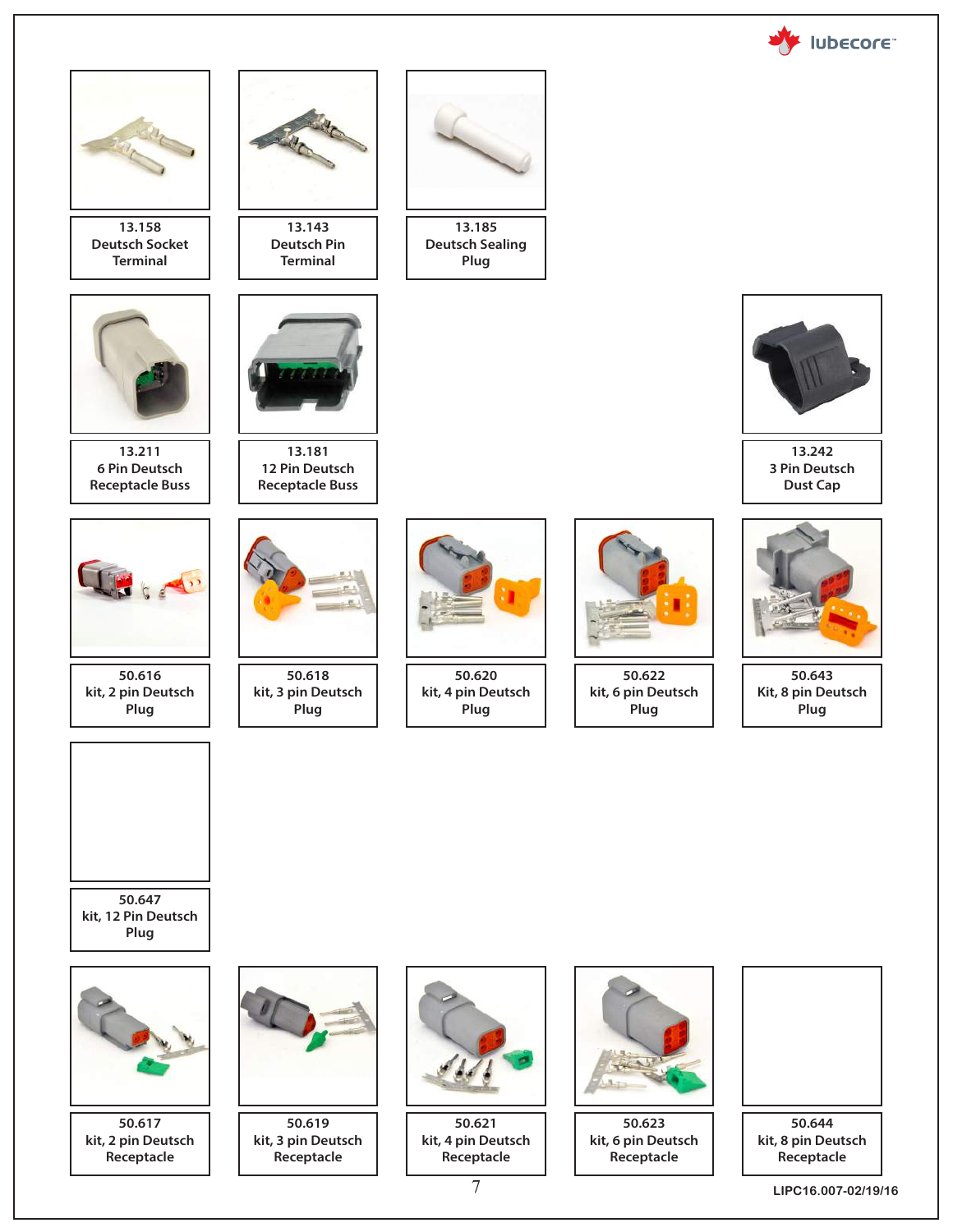





**LIPC16.007-02/19/16**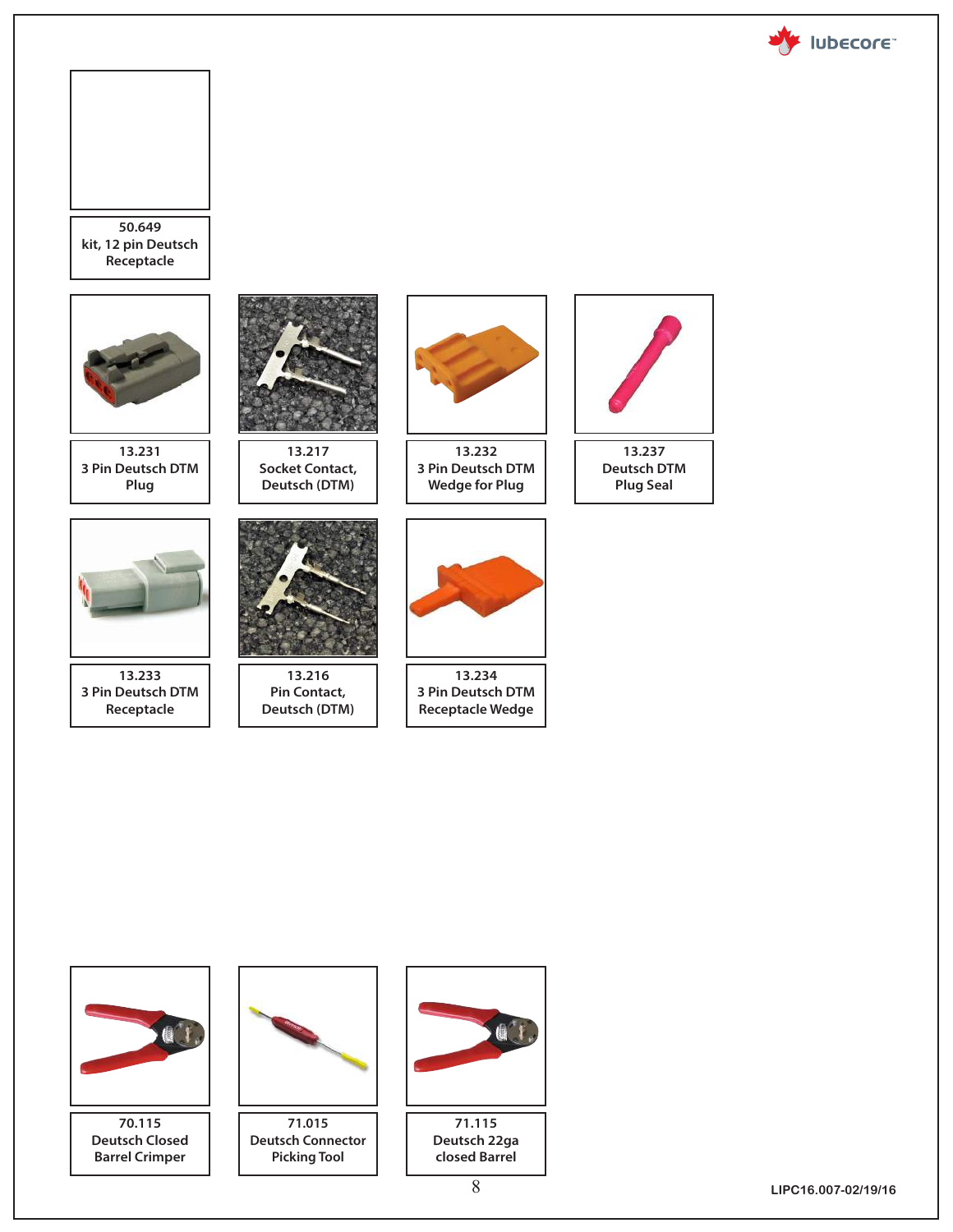#### **TYCO CONNECTORS**





#### **SCHLEMMER CONNECTORS**



**13.001 Straight Schlemmer Connector**



**13.006 Schlemmer Contact Terminals**



**13.002 Elbow Schlemmer Connector**



**13.003 Schlemmer Sealing Nut**



**13.004 Schlemmer Terminal Seal**



**13.005 Schlemmer Cable End Seal**



**50.236 Schlemmer Straight Connector Kit**



**50.237 Schlemmer 90° Connector Kit**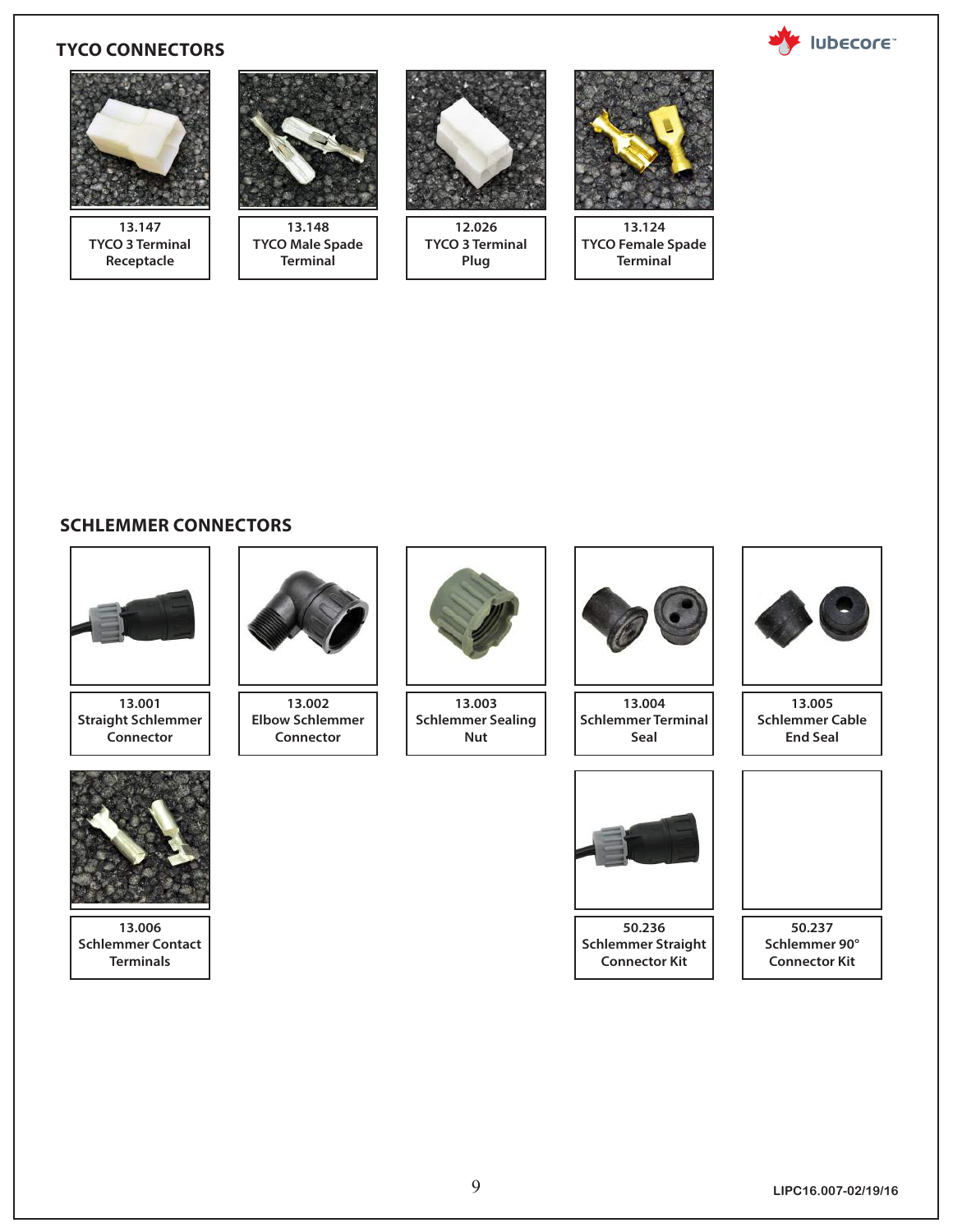#### **SOLDERLESS ELECTRICAL CONNECTORS**



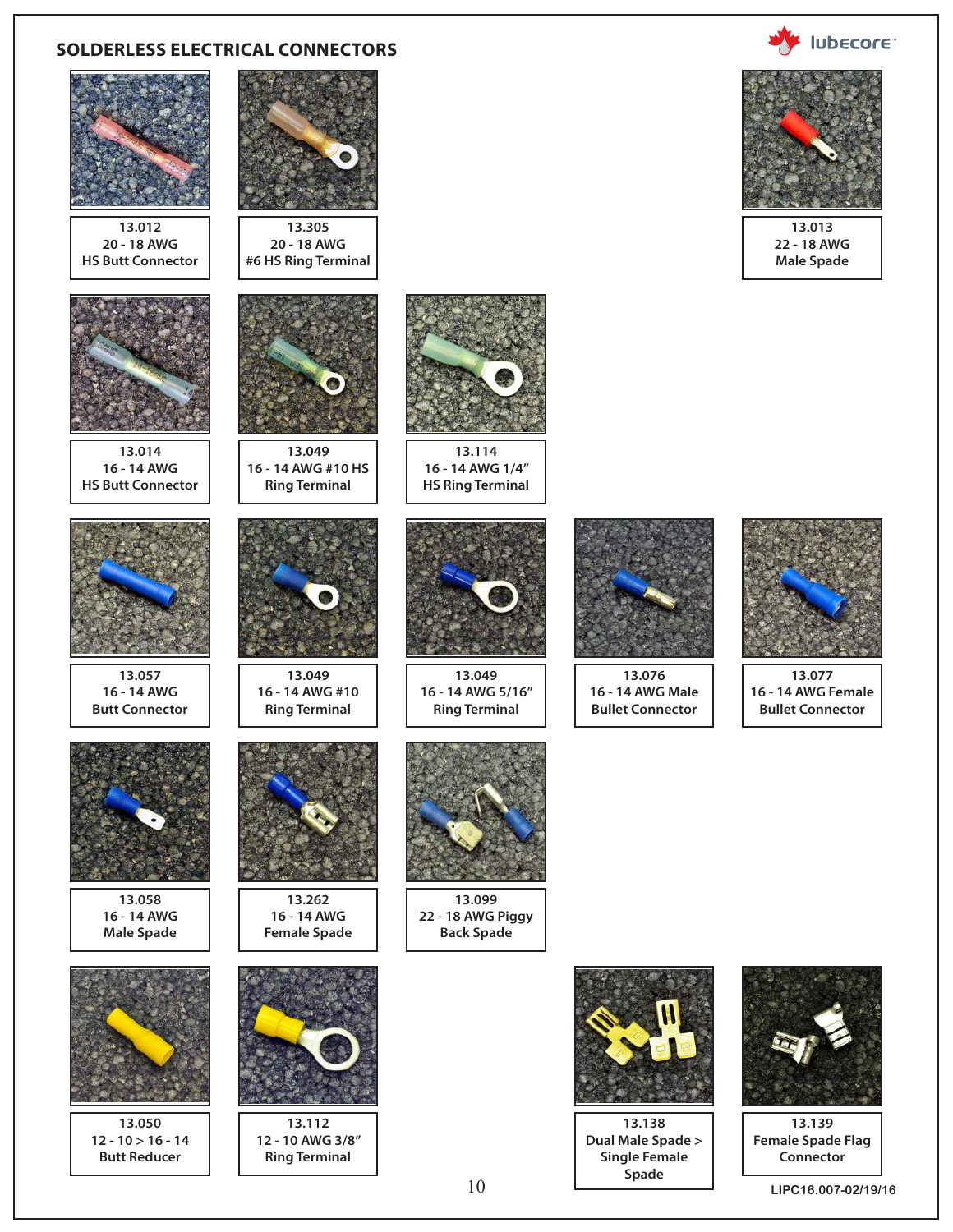

#### **FUSES & RELAYS**



**cw Diode**

**cw Diode**

<u>MANTI ITALIA</u> - 10 **13.009 Mini Blade Fuse 10 amp**

| <b>ATM.15</b>             |
|---------------------------|
|                           |
| 13.024                    |
| Mini Blade Fuse<br>15 amp |



**13.025 Mini Blade Fuse 20 amp**



**13.137 Bosch 5 Terminal Relay Mount wtab**

**LIPC16.007-02/19/16**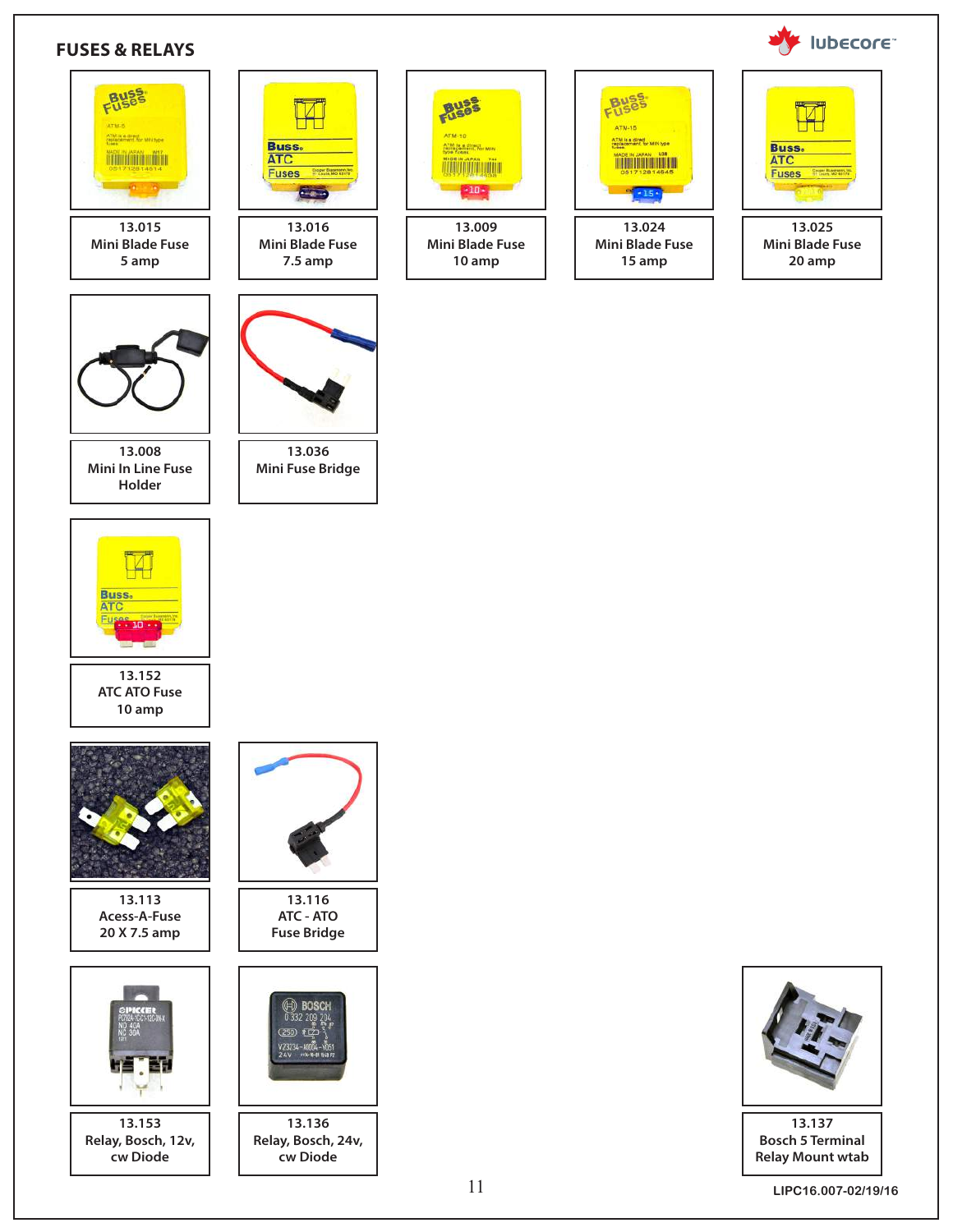



**13.218 24v Clearance Marker Light, Red**



**Base For Clearance Marker Light**